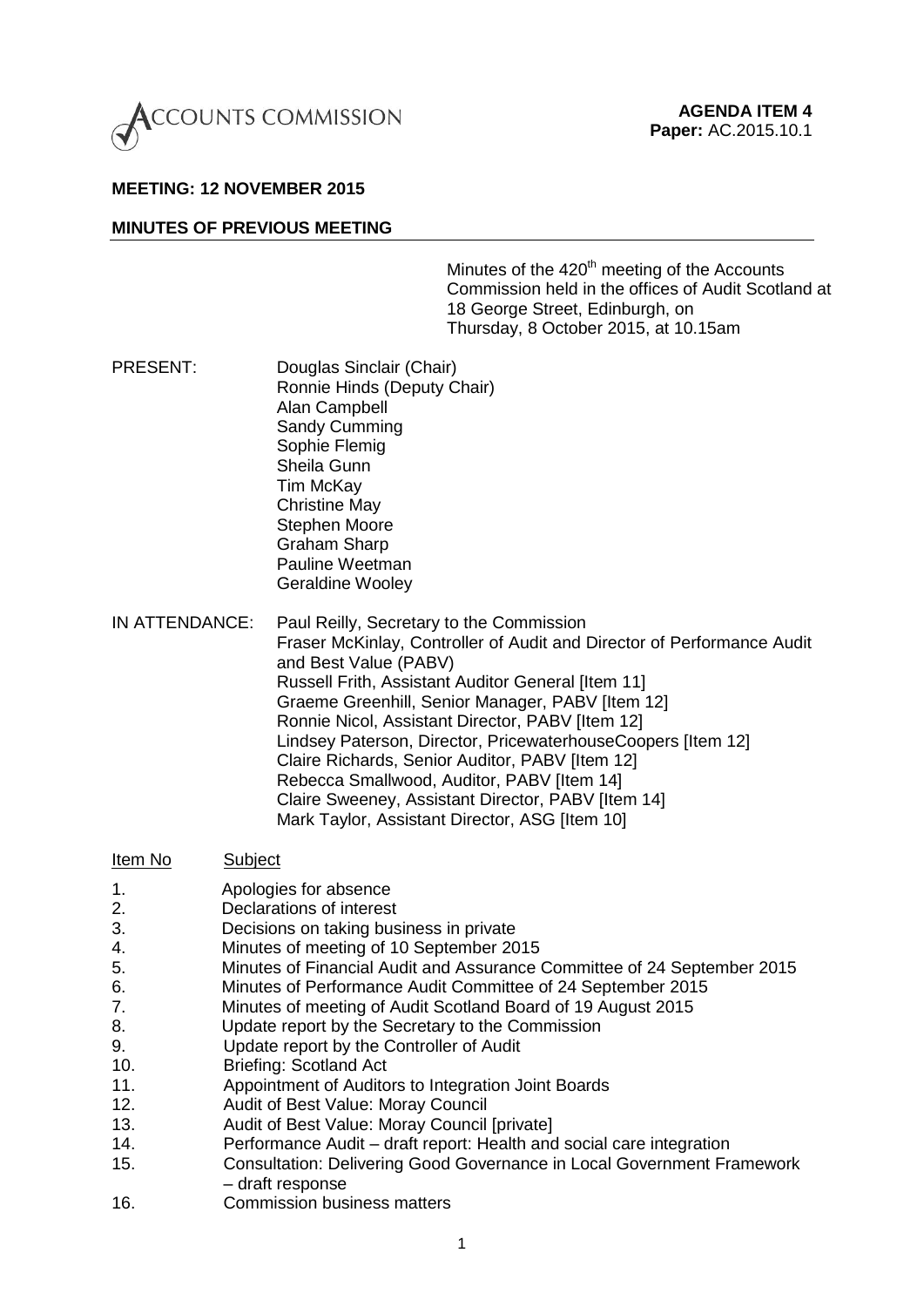# Preamble

The Chair welcomed Sophie Flemig, Sheila Gunn and Geraldine Wooley to their first meeting of the Commission.

## 1. Apologies for absence

It was noted that that there were no apologies for absence.

### 2. Declarations of interest

The following declarations of interest were made:

- Alan Campbell, in item 15, as a former member the CIPFA and SOLACE working group that developed the current 'Delivering Good Governance in Local Government Framework'.
- Christine May, in item 15, as Vice-Chair of Fife Cultural Trust

### 3. Decisions on taking business in private

It was agreed that items 13, 14 and 16 should be taken in private for the following reasons:

- Item 13 requires the Commission to consider actions in relation to a report by the Controller of Audit. The Commission is then obliged by statute to inform the council in question of its decision, which the Commission does before making the decision public.
- Item 14 proposes a draft performance audit report, which the Commission is to consider and consult appropriately with stakeholders before publishing.
- Item 16 may be required if there are any confidential matters that require to be discussed outwith the public domain. The Chair will inform the meeting in public at the start of the meeting if this item is required and what it covers.

# 4. Minutes of meeting of 10 September 2015

The minutes of the meeting of 10 September 2015 were submitted and approved.

Arising therefrom, in relation to item 8, the Commission noted advice from the Secretary that he was preparing a briefing paper for members on issues around local business rates schemes in Scotland and elsewhere in the UK.

# 5. Minutes of Financial Audit and Assurance Committee of 24 September 2015

The minutes of the meeting of 24 September 2015 were submitted and approved.

Arising therefrom, in relation to item 5, the Commission approved the recommendation of the Committee that issues around the handling of complaints and related information feature in any revised scope of Best Value, as part of its review of auditing of Best Value.

6. Minutes of Performance Audit Committee of 24 September 2015

The minutes of the meeting of 24 September 2015 were submitted and approved.

7. Minutes of meeting of Audit Scotland Board, 19 August 2015

The minutes of the meeting of Audit Scotland Board of 19 August 2015 were noted.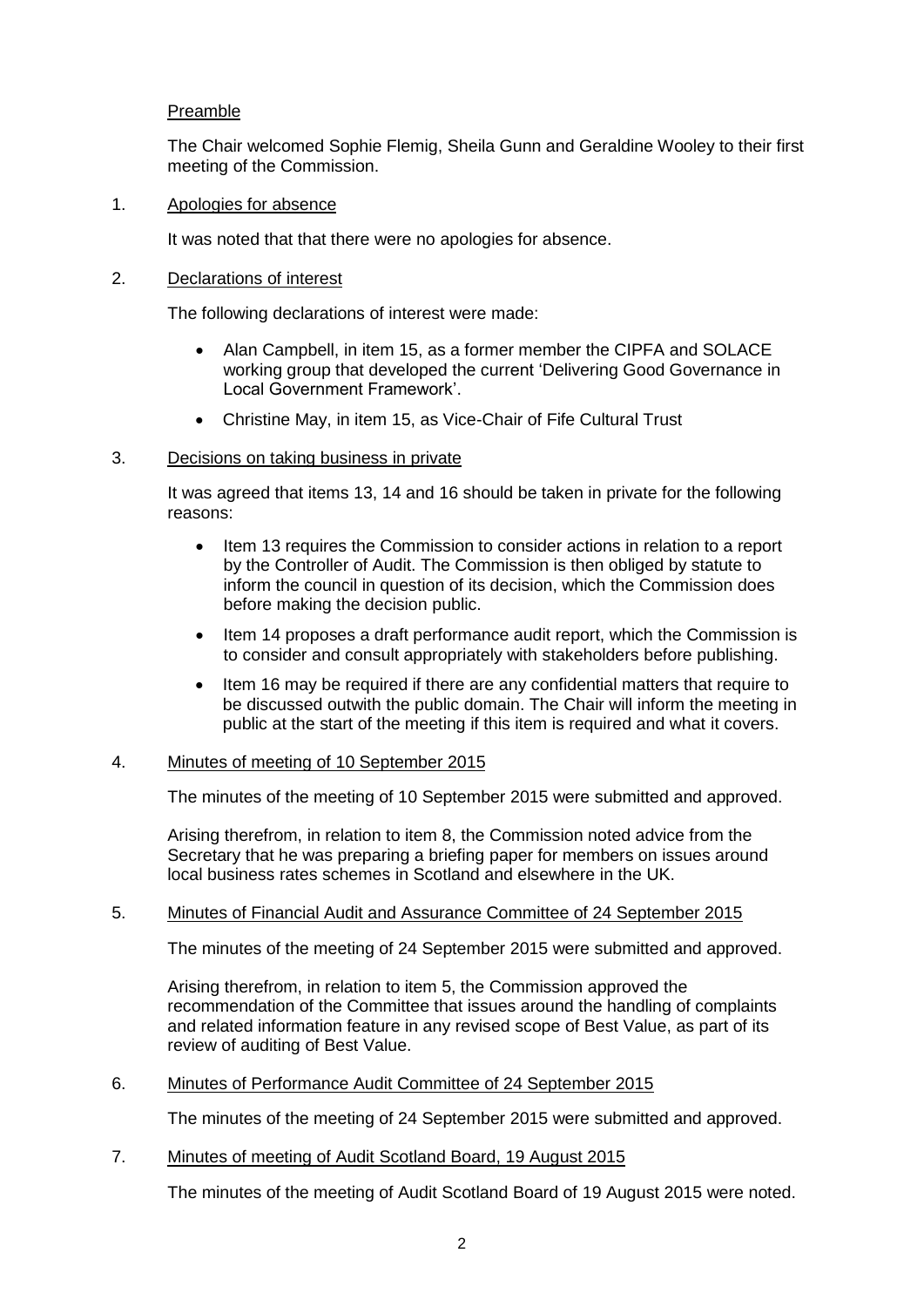## 8. Update report by the Secretary to the Accounts Commission

The Commission considered a report by the Secretary to the Commission providing an update on significant recent activity relating to local government and issues of relevance or interest across the wider public sector.

During discussion, the Commission agreed, in relation to paragraph 29, that the Director of Performance Audit and Best Value liaise with the Secretary on the implications of the Education (Scotland) Bill on the Commission and Audit Scotland.

*Action: Secretary*

Thereafter, the Commission agreed to note the report.

### 9. Update report by the Controller of Audit

The Controller of Audit provided a verbal update on his recent activity including meetings and discussions with stakeholders.

### 10. Briefing: Scotland Act

The Commission considered a report by Mark Taylor, Assistant Director, Audit Services Group, providing an update on key developments surrounding further financial devolution and the strengthening of Audit Scotland's organisational arrangements in this regard.

Following discussion, the Commission:

- Noted that the Assistant Director would keep the Commission updated in this regards.
- Noted the report.

*Action: Secretary*

# 11. Appointment of Auditors to Integration Joint Boards

The Commission considered a report by the Assistant Auditor General requesting that the Commission confirm the appointment of external auditors to the Integration Joint Boards (IJBs) that have been created under the Public Bodies (Joint Working) (Scotland) Act 2014.

Following discussion, the Commission agreed:

- To note, in relation to the Appendix, that KMPG are the auditors of Scottish Borders IJB.
- To approve the appointment of the auditors of each relevant council as the auditor of the IJB for that council area for 2015/16.
- That in the case of Stirling and Clackmannanshire councils' IJB, the auditor of Stirling Council be appointed.
- That in the case of those IJBs yet to be formed, the appointment take affect from the date of formation.

*Actions: Assistant Auditor General*

# 12. Audit of Best Value: The Moray Council

The Commission considered a report by the Secretary to the Commission seeking its consideration of the Controller of Audit's report of the Best Value audit of The Moray Council and seeking direction on how to proceed.